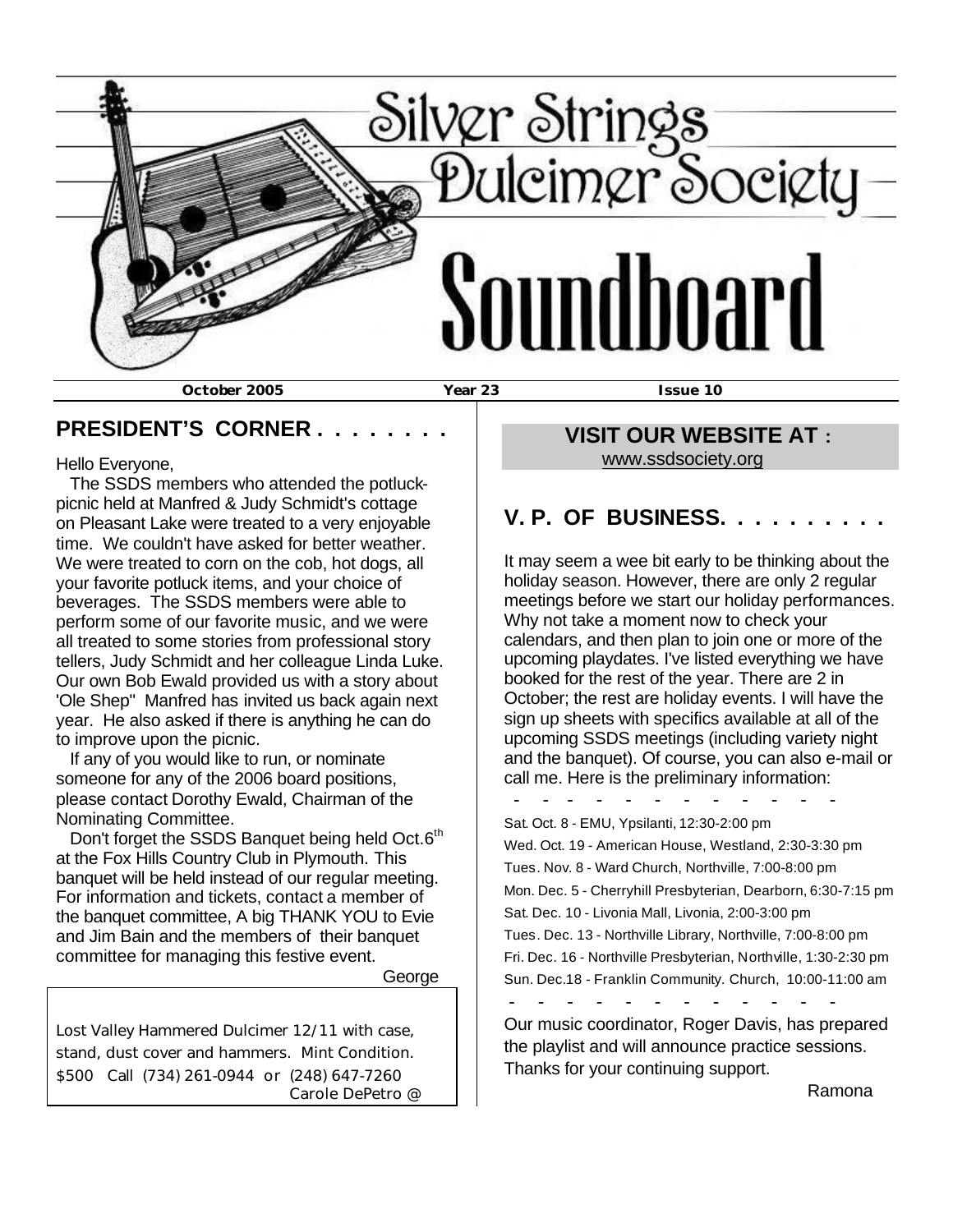## **MARK YOUR CALENDAR :**

| Oct.6 SSDS Banquet in Plymouth          |                                  |
|-----------------------------------------|----------------------------------|
| Oct. 8 SSDS playdate 12:30-2:00pm       |                                  |
|                                         | @ EMU, Ypsilanti                 |
| Oct. 8 Uncle Carl's Jam, 12:30 pm       |                                  |
| Oct. 19 SSDS playdate, 2:30-3:30 pm     |                                  |
|                                         | @ American House, Westland       |
| Oct. 27 SSDS practice holiday tunes 7pm |                                  |
|                                         | @ Good Hope Church               |
| Oct. 29 West Adrian Music Jam 6:30 pm   |                                  |
| Nov. 8  SSDS playdate,  7-8:00 pm       |                                  |
|                                         | @ Ward Church, Northville        |
| Nov. 12 Uncle Carl's Jam. 12:30 pm      |                                  |
| Nov. 26 West Adrian Music jam 6:30 pm   |                                  |
| Dec 5 SSDS playdate 6:30-7:15 pm        |                                  |
| @ Cherry Hill Presbyterian, Dbn.        |                                  |
| Dec. 10 SSDS playdate, 2 - 3:00 pm      |                                  |
|                                         | @ Livonia Mall, Livonia          |
| Dec. 13 SSDS playdate, 7 -8:00 pm       |                                  |
|                                         | @ Northville Library, Northville |
| Dec 16  SSDS playdate 1 - 2:30 pm       |                                  |
|                                         | @ Northville Presbyterian Church |
| Dec.18 SSDS playdate,  10 - 11:00 am    |                                  |
| @ Franklin Community Church, Franklin   |                                  |
|                                         |                                  |

#### **YOU CAN BANK ON THIS . . . . . . \$ \$ \$**

The fall season has arrived and marked the end of the summer camping & music festivals. What a fun summer it has been. I feel I've made some progress (musically) from all the fine workshops we attended. We have also made a few financial accomplishments for the club. The State corporation fee has been paid, Federal tax form submitted, the bank account moved to a non-fee bank, and financial statements automated.

 In keeping with sound financial health, an analysis was done of our yearly fixed expenses verses income from dues. Our Dues structure left a \$1500 deficit that needed to be made up. At the September  $1<sup>st</sup>$  board meeting, a new dues rate was set, and subsequently approved by members at the membership meeting. The new dues structure is \$10 for renewal, \$5 for student members under 18, and \$20 for new members. Dues for 2006 must be paid prior to the elections (Nov 3), if you plan to vote. (An E-mail message was sent to all who have computers so this may be redundant.)

 Our By-laws were changed in August, to bring dates in line with last year's changes, (to have the board change-over in January instead of October). This required two pages in the By-law document to be changed. I have updated those two pages and will send them out in an E-mail attachment. There will also be a few hardcopies available at future meetings. Please replace those two pages in your existing by-laws. New members will receive a full updated copy. A complete new copy of the by-laws will be made available later. Happy Hammering, Plunking, strumming, bowing

Bob Hlavacek, Treasurer.

We could certainly slow the aging process down if it had to work its way through Congress. . . . . . . . Will Rogers

#### **NOTES FROM THE MUSIC MAN . . . . . . .**

We had our first Christmas song practice the fourth Thursday of September, and all went well, considering the weather. Twelve of us braved the storm and played our hearts out. We discovered that there are several versions of our songs, and the first thing we need to do is to jointly decide which version to use. If you plan to be a part of our Christmas play dates, and I hope you do, you need to make an effort to attend the next practice on the Fourth Thursday of October $(27<sup>th</sup>)$ . If you miss the practices, you will be unfamiliar with whatever arranging we do with the songs. We want to be unified in what we play for the public, and maintain a good name for the Club. (See September issue for Holiday play list.)

Practice, practice, practice. The Roger

|       | <b>SSDS OCTOBER Play List</b>  |      | first |
|-------|--------------------------------|------|-------|
|       |                                |      | note  |
|       | 1DD CHINESE / NELLY BLY        | 2 ea | A&F#  |
| 2AM   | <b>JOYS OF QUEBEC</b>          | 3X   | Е     |
| 3C    | <b>BLACK VELVET WALTZ</b>      | 3X   | G     |
| 4G —  | <b>ROSIN THE BEAU</b>          | 3X   | D     |
| 5D    | JOHN RYAN'S POLKA              | 3X   | D.    |
| 6G –  | <b>OLD JOE CLARK</b>           | 4X   | A     |
| 7G —  | <b>DOWN YONDER</b>             | 3X   | B     |
| 8D -  | PEEK-A-BOO WALTZ               | 3X   | F#    |
| 9D    | <b>PAINTER'S POLKA</b>         | 3X   | A     |
| 10D   | YOUNG RODDY McCORLEY 4X        |      | G     |
| 11G   | <b>TICK TOCK POLKA</b>         | 3X   | D     |
| 12AM  | <b>KATUSHKA</b>                | 5X   | A     |
| 13G   | NAIL THAT CATFISH              | 3X   | B     |
| 14D   | WHISKEY B4 BREAKFAST           | 3X   | D     |
| 15G   | SILVER AND GOLD                | 3X   | B     |
| 16C   | APPLES, PEACHES, PUMPKIN PIE   | 3X   | E     |
| 17G   | <b>WESTPHALIA WALTZ</b>        | 2X   | D     |
| 18D - | <b>OVER THE WATERFALL</b>      | 3X   | D     |
| 19G   | <b>COLUMBUS STOCKADE BLUES</b> | 4X — | B     |
| 20D   | FLIGHT OF THE HAGGIS           | 3X   | D     |
| 21    | <b>ENDLESS MEDLEY</b>          | 2 ea |       |
| D     | Ragtime Annie                  |      | F#    |
| 22D   | Soldier's Joy                  |      | F#    |
| 23D&G | <b>Golden Slippers</b>         |      | D     |

 *Any SSDS member is invited to submit an article of musical information or interest to the Soundboard. It will be printed, as space permits. Music related poetry or humor is also welcome. This is the CLUB's newsletter, not just the BOARD's.*

editor and the contract of the contract of the contract of the contract of the contract of the contract of the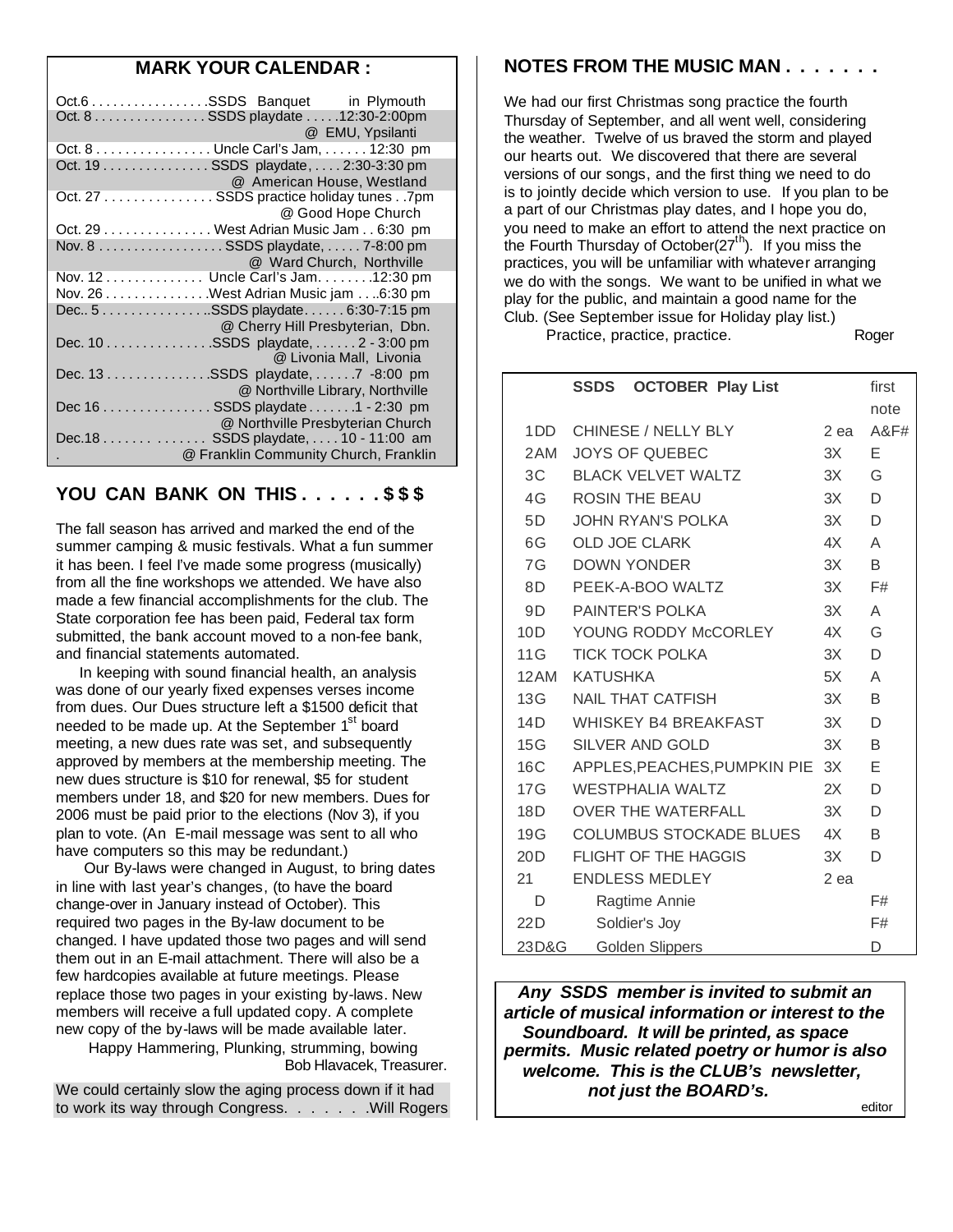## **NOTES FROM THE BOARD . . . . . . . .**

Since our secretary, Carol, was on vacation when the board met on 9-1-05, notes are submitted by Ramona Hadley.

 Named to the election nominating committee: Dorothy Ewald, Chair, Peggy Kustra, Theresa Smith, and Bob Hlavacek (serving as the board rep.)

 Evie Bain, chair of the 2005 Banquet Committee, reported banquet tickets are now available; \$10 for members and \$15 for guests. Tickets were printed with a stub that will be used in the door prize drawing. The last date to purchase tickets will be Variety Night (Sept. 29). This will be strictly a social event; no club business will be conducted. Dinner will be served at 6:30 pm. Karen Turner will add the information to the website. Maps are available.

 Jim McKinney gave the SSDS files on copyright law and performing; and permissions granted to SSDS. to President George Gonyo. Roger Davis, our current Music Coordinator, now has them.

 Treasurer, Bob Hlavacek has evaluated SSDS expenses from the past several years (rent; supplies, pizza (for variety night), newsletter printing, postage, etc.). The average cost is about \$2200 per year to run the club. He calculated an approximate cost of \$16 per member; per year (140 members). At the present \$5 rate for renewal, the dues generates less than \$800 per year. Based on this analysis, he proposed that the board present a dues increase, because playdates are not a dependable subsidy source.

 Jim McKinney motioned that members pay a \$10 renewal fee; members 18 years or younger pay \$5;and new members pay \$20 (covering music pack & name badge).The proposal was offered to the membership for a vote at the full meeting, and passed.

All dues must be paid up before elections, (Nov. $3^{\text{rd}}$ ) to be eligible to vote.

 If you have changed your address, phone number, or E-mail address, please notify Bob Hlavacek, treasurer. An updated membership list will be available by election time. Your E-mail will absolutely NOT be shared outside our membership.

# **PUT ON YOUR THINKING CAP . . . . . .**

*If you have an idea for a trip, a workshop (guest leader, perhaps ?) or any special "happening" you would like to see Silver Strings Dulcimer Society sponsor, talk to a board member. Present your wish ! You have all phone and Email information, and we have a suggestion box at the "business table" at each meeting. The money in the treasury can certainly be used for education, as well as picnics and a banquet.*

## CONTACTS :

**PRESIDENT** ............George Gonyo<br>qaonyo@peoplepc.com 734-996-0089 ggonyo@peoplepc.com

**V.P. BUSINESS. . . . . . . . . . . Ramona Hadley**<br>ramonahadley@msn.com 734-953-8894 ramonahadley@msn.com

 **V.P. PROGRAMS . . . . . . . . .** Marlin Harmon malcarolharmon@aol.com 313-537-6290

 **SECRETARY. . . . . . . . . . . . .** Carol Harmon malcarolharmon@aol.com 313-537-6290

 **TREASURER . . . . . . . . . . . . .** Bob Hlavacek datadoc@sbcglobal.net 734-663-7974

 **MUSIC COORDINATOR . . . . .** Roger Davis rdavis@twmi.rr.com 248-347-0320

 **SOUNDBOARD EDITOR . .** Sandi Hlavacek datadoc@sbcglobal.net . . . . . 734-663-7974

 **WEB TEAM . . . . . . . . . . . . . . .** Karen Turner karenturner@comcast.net 734-455-4085 Bob Hlavacek

 **HISTORIAN. . . . . . . . . . . . . . . .** David Smith dsmith@hfcc.edu 313-278-5127

#### **DEFINITIONS . . . .**

**Accent:** An unusual manner of pronunciation, eg: "Y'all sang that real good!"

**Accidentals:** Wrong notes.

**Augmented Fifth:** A 36-ounce bottle.

**Bar Line:** A gathering of people, usually among which may be found a musician or two.

**Beat:** The down beat is performed on the top of the head, while the up beat is struck under the chin.

**Chord:** Usually spelled with an "s" on the end, means a particular type of pants, eg: "He wears chords."

**Chromatic Scale:** An instrument for weighing that indicates half-pounds.

**Cut Time:** When you're going twice as fast as everyone else in the group.

**Discord:** Not to be confused with Datcord.

**Duration:** Can be used to describe how long a music teacher can exercise self-control.

**Flat:** This is what happens to a tonic if it sits too long in the open air.

**Flute:** A sophisticated pea shooter with a range of up to 500 yards, blown transversely to confuse the enemy.